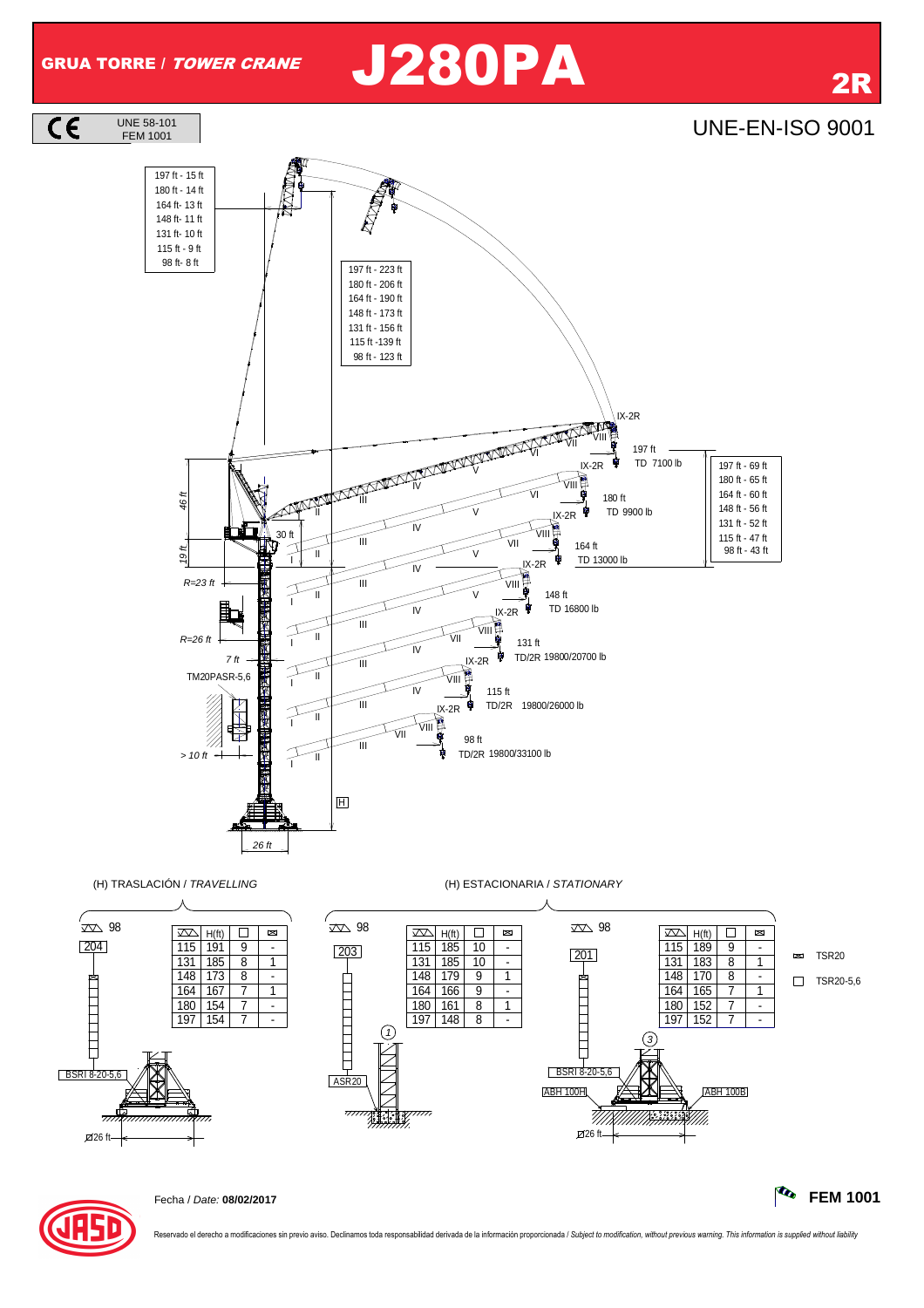| CARGAS / LOADS |          |                                               |       |       |       |       |       | <b>J280PA.2R</b> |      |
|----------------|----------|-----------------------------------------------|-------|-------|-------|-------|-------|------------------|------|
| $5$ TD (lb)    |          | Cargas máximas / Maximum loads<br>TD-19800 lb |       |       |       |       |       |                  |      |
| $\Box$         | 19800 lb | Alcance del gancho [ft] / Hook reach [ft]     |       |       |       |       |       |                  |      |
| [ft]           | $@$ (ft) | 82                                            | 98    | 115   | 131   | 148   | 164   | 180              | 197  |
| 197 ft         | 131      | 19800                                         | 19800 | 19800 | 19700 | 15600 | 12200 | 9400             | 7100 |
| 180 ft         | 132      | 19800                                         | 19800 | 19800 | 19800 | 16000 | 12700 | 9900             |      |
| 164 ft         | 133      | 19800                                         | 19800 | 19800 | 19800 | 16300 | 13000 |                  |      |
| 148 ft         | 135      | 19800                                         | 19800 | 19800 | 19800 | 16800 |       |                  |      |
| 131 ft         | 131      | 19800                                         | 19800 | 19800 | 19800 |       |       |                  |      |
| 115 ft         | 115      | 19800                                         | 19800 | 19800 |       |       |       |                  |      |
| 98 ft          | 98       | 19800                                         | 19800 |       |       |       |       |                  |      |

| $TD/2R$ (lb)<br>O.<br>$\mathbf C$                                                                                                                                                                                                                                                                                                                                                                                                                                                         |          | Cargas máximas / Maximum loads<br>TD/2R - 19800/39700 lb |       |       |       |       |       |      |      |  |
|-------------------------------------------------------------------------------------------------------------------------------------------------------------------------------------------------------------------------------------------------------------------------------------------------------------------------------------------------------------------------------------------------------------------------------------------------------------------------------------------|----------|----------------------------------------------------------|-------|-------|-------|-------|-------|------|------|--|
|                                                                                                                                                                                                                                                                                                                                                                                                                                                                                           | 19800    | Alcance del gancho [ft] / Hook reach [ft]                |       |       |       |       |       |      |      |  |
| $\sum\!N}$                                                                                                                                                                                                                                                                                                                                                                                                                                                                                | 39700    |                                                          |       |       |       |       |       |      |      |  |
| $[ft] \centering% \includegraphics[width=1.0\textwidth]{Figures/PN1000228_18_18_21.pdf} \includegraphics[width=1.0\textwidth]{Figures/PN100028_18_21.pdf} \includegraphics[width=1.0\textwidth]{Figures/PN100028_18_21.pdf} \includegraphics[width=1.0\textwidth]{Figures/PN100028_18_21.pdf} \includegraphics[width=1.0\textwidth]{Figures/PN100028_18_21.pdf} \includegraphics[width=1.0\textwidth]{Figures/PN100028_18_21.pdf} \includegraphics[width=1.0\textwidth]{Figures/PN100028$ | $@$ (ft) | 82                                                       | 98    | 115   | 131   | 148   | 164   | 180  | 197  |  |
| 197 ft                                                                                                                                                                                                                                                                                                                                                                                                                                                                                    | 130      | 19800                                                    | 19800 | 19800 | 19400 | 15200 | 11800 | 9000 | 6600 |  |
|                                                                                                                                                                                                                                                                                                                                                                                                                                                                                           | 85       | 39700                                                    | 31800 | 24700 |       |       |       |      |      |  |
| 180 ft                                                                                                                                                                                                                                                                                                                                                                                                                                                                                    | 131      | 19800                                                    | 19800 | 19800 | 19800 | 15600 | 12300 | 9500 |      |  |
|                                                                                                                                                                                                                                                                                                                                                                                                                                                                                           | 85       | 39700                                                    | 32000 | 25000 |       |       |       |      |      |  |
| 164 ft                                                                                                                                                                                                                                                                                                                                                                                                                                                                                    | 132      | 19800                                                    | 19800 | 19800 | 19800 | 15900 | 12600 |      |      |  |
|                                                                                                                                                                                                                                                                                                                                                                                                                                                                                           | 85       | 39700                                                    | 32100 | 25200 | 20000 |       |       |      |      |  |
| 148 ft                                                                                                                                                                                                                                                                                                                                                                                                                                                                                    | 134      | 19800                                                    | 19800 | 19800 | 19800 | 16300 |       |      |      |  |
|                                                                                                                                                                                                                                                                                                                                                                                                                                                                                           | 85       | 39700                                                    | 32400 | 25600 | 20400 |       |       |      |      |  |
| 131 ft                                                                                                                                                                                                                                                                                                                                                                                                                                                                                    | 131      | 19800                                                    | 19800 | 19800 | 19800 |       |       |      |      |  |
|                                                                                                                                                                                                                                                                                                                                                                                                                                                                                           | 85       | 39700                                                    | 32600 | 25900 | 20700 |       |       |      |      |  |
| 115 ft                                                                                                                                                                                                                                                                                                                                                                                                                                                                                    | 115      | 19800                                                    | 19800 | 19800 |       |       |       |      |      |  |
|                                                                                                                                                                                                                                                                                                                                                                                                                                                                                           | 85       | 39700                                                    | 32700 | 26000 |       |       |       |      |      |  |
| 98 ft                                                                                                                                                                                                                                                                                                                                                                                                                                                                                     | 98       | 19800                                                    | 19800 |       |       |       |       |      |      |  |
|                                                                                                                                                                                                                                                                                                                                                                                                                                                                                           | 86       | 39700                                                    | 33100 |       |       |       |       |      |      |  |





Reservado el derecho a modificaciones sin previo aviso. Declinamos toda responsabilidad derivada de la información proporcionada / Subject to modification, without previous warning. This information is supplied without lia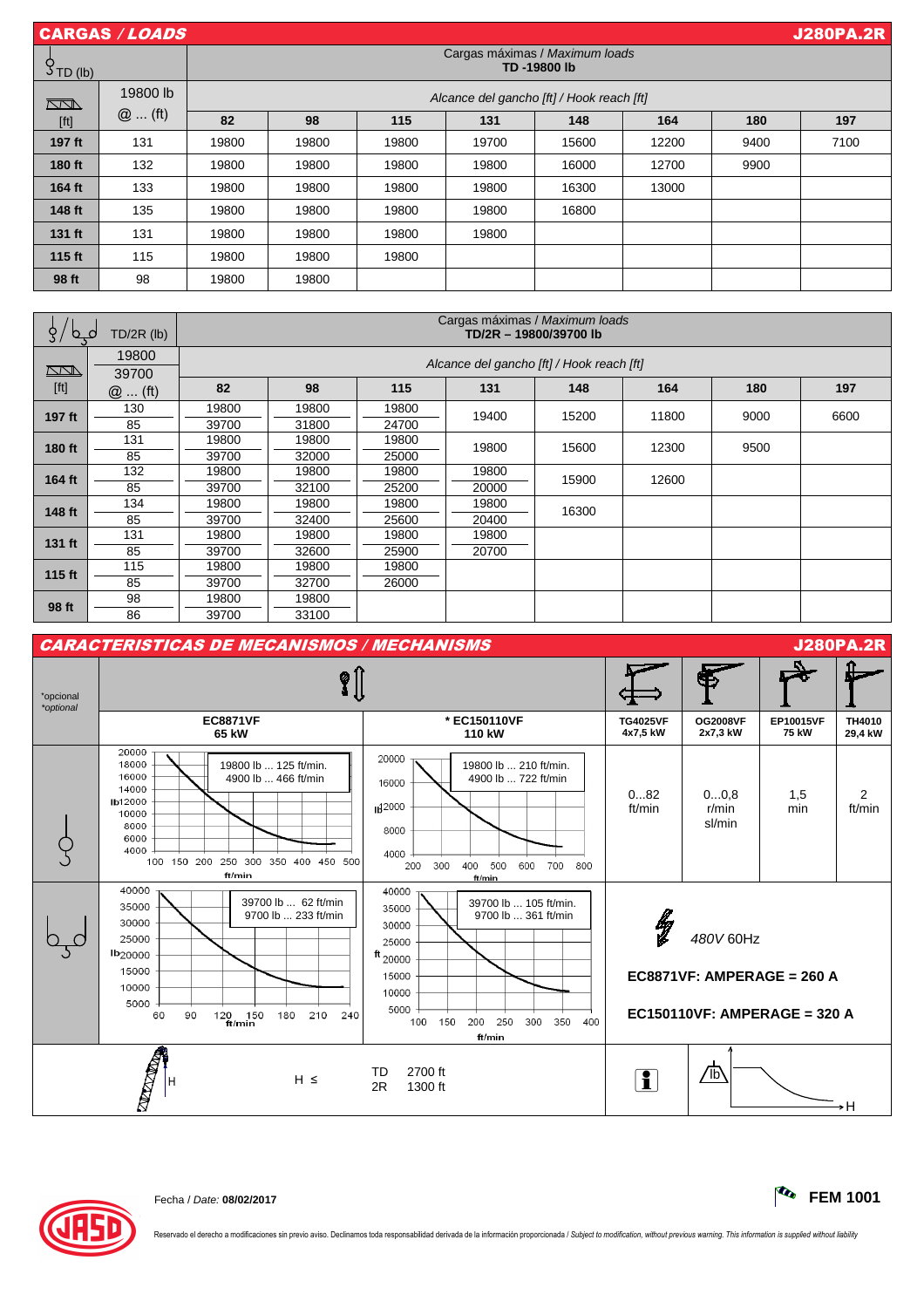| <b>LISTA DE EMBARQUE / PACKING LIST</b>                                                                     |                                                                                                                                                                                                                                                                                                                                                                                                                                                                           |                                                                                                    |                                                                     |                                                                        |                                                             |                                                                      |  |
|-------------------------------------------------------------------------------------------------------------|---------------------------------------------------------------------------------------------------------------------------------------------------------------------------------------------------------------------------------------------------------------------------------------------------------------------------------------------------------------------------------------------------------------------------------------------------------------------------|----------------------------------------------------------------------------------------------------|---------------------------------------------------------------------|------------------------------------------------------------------------|-------------------------------------------------------------|----------------------------------------------------------------------|--|
| <b>DENOMINACIÓN / DENOMINATION</b>                                                                          |                                                                                                                                                                                                                                                                                                                                                                                                                                                                           |                                                                                                    | $L$ [ft]                                                            | A [ft]                                                                 | $H$ [ft]                                                    | P/W<br>[Ib]                                                          |  |
| Torre inferior<br>Lower tower/                                                                              | TSRI-20-5,6                                                                                                                                                                                                                                                                                                                                                                                                                                                               | Ĩ.                                                                                                 | 19.7                                                                | 7.4                                                                    | 7.4                                                         | 14500                                                                |  |
| Torre<br>Tower                                                                                              | <b>TSR20</b><br>TSR20-5,6                                                                                                                                                                                                                                                                                                                                                                                                                                                 | Ĩ.                                                                                                 | 14.0<br>19.7                                                        | 7.4<br>7.4                                                             | 7.4<br>7.4                                                  | 6900<br>9400                                                         |  |
| Torre asiento pista, torre superior y orientación<br>Slewing table, top tower and slewing mechanism         |                                                                                                                                                                                                                                                                                                                                                                                                                                                                           | k<br>ェ                                                                                             | 31.6                                                                | 7.6                                                                    | 8.3                                                         | 32200                                                                |  |
| Tramo de pluma<br>Jib section                                                                               | $[1] % \centering \includegraphics[width=0.9\textwidth]{images/TrDiM-Architecture.png} % \caption{The first two different values of $S$ and $S$ is the same as in Figure \ref{fig:10}. The first two different values of $S$ is the same as in Figure \ref{fig:10}. The second two different values of $S$ is the same as in Figure \ref{fig:10}.} \label{fig:TrDiM-Architecture}$<br>$[11]$<br>$[III]$<br>$\rm H$<br>п.<br>[IV]<br>[V]<br>[V]<br>[VII]<br>[VIII]<br>[IX] | $\mathsf{V}$<br>$\mathsf{VI}$<br>Ш<br>IV<br>VII<br>$VIII$ $IX$<br>AVVYRVVVARVVVVARVVVARVVVVARVVVAR | 20.5<br>18.1<br>34.4<br>34.4<br>34.4<br>34.4<br>18.3<br>12.1<br>3.8 | $\overline{7}$<br>5.2<br>5.2<br>5.2<br>5.2<br>5.2<br>5.2<br>5.2<br>5.2 | 5.6<br>5.7<br>5.7<br>5.7<br>5.7<br>5.7<br>5.7<br>6.0<br>6.4 | 3300<br>2500<br>4450<br>4100<br>3700<br>3200<br>1800<br>1900<br>1500 |  |
| Contrapluma con mecanismos, pasteca y plumin<br>Counterjib with mechanisms, reeving block and auxiliary jib |                                                                                                                                                                                                                                                                                                                                                                                                                                                                           | ₹<br>A                                                                                             | 23.5                                                                | 7.2                                                                    | 8.1                                                         | 42100                                                                |  |
| Contrapluma con elevacion pluma, pasteca y plumin                                                           | Counterjib with luffing mechanisms, reeving block and auxiliary jib                                                                                                                                                                                                                                                                                                                                                                                                       | Λ<br>$\frac{1}{\sqrt{2}}$                                                                          | 23.5                                                                | 7.2                                                                    | 8.1                                                         | 23300                                                                |  |
| Mecanismo elevacion carga<br>Hoisting mechanism                                                             |                                                                                                                                                                                                                                                                                                                                                                                                                                                                           | ェ<br>$\leq$ A $\geq$<br><∣ ≻                                                                       | 7.9                                                                 | 7.0                                                                    | 6.8                                                         | 18800                                                                |  |
| Polipasto<br>Hook assembly                                                                                  | 2R/TD<br>TD                                                                                                                                                                                                                                                                                                                                                                                                                                                               |                                                                                                    | 3.1<br>0.5                                                          | 0.8<br>0.5                                                             | 5.3<br>5.5                                                  | 1050<br>430                                                          |  |
| Tirante sostén pluma<br>Jib support tie                                                                     |                                                                                                                                                                                                                                                                                                                                                                                                                                                                           | I<br>Ŵ                                                                                             | 19.1                                                                | 1.4                                                                    | 1.6                                                         | 4600                                                                 |  |
| Parte superior<br>Top part                                                                                  |                                                                                                                                                                                                                                                                                                                                                                                                                                                                           | بطنبه                                                                                              | 39.0                                                                | 7.2                                                                    | 2.8                                                         | 11900                                                                |  |
| Plataforma y cabina (2 x 1,5)<br>Platform and cabin                                                         |                                                                                                                                                                                                                                                                                                                                                                                                                                                                           | ェ                                                                                                  | 13.1                                                                | 6.3                                                                    | 7.7                                                         | 2600                                                                 |  |
| Transporte torre de montaje<br>Jacking cage transport                                                       | TM20PASR-5,6                                                                                                                                                                                                                                                                                                                                                                                                                                                              | $\frac{1}{\tau}$                                                                                   | 35.5                                                                | 7.5                                                                    | 7.9                                                         | 26800                                                                |  |
| Contrapeso<br>Counterweight                                                                                 |                                                                                                                                                                                                                                                                                                                                                                                                                                                                           | ╫╾Aェ                                                                                               | 14.8                                                                | 0.8                                                                    | 2.6                                                         | 13200                                                                |  |
| Contrapeso / Counterweight                                                                                  | Lastre<br><b>Ballast</b>                                                                                                                                                                                                                                                                                                                                                                                                                                                  | x                                                                                                  | 12.5                                                                | 1.9                                                                    | 4.9                                                         | 13200                                                                |  |



Reservado el derecho a modificaciones sin previo aviso. Declinamos toda responsabilidad derivada de la información proporcionada / Subject to modification, without previous warning. This information is supplied without lia